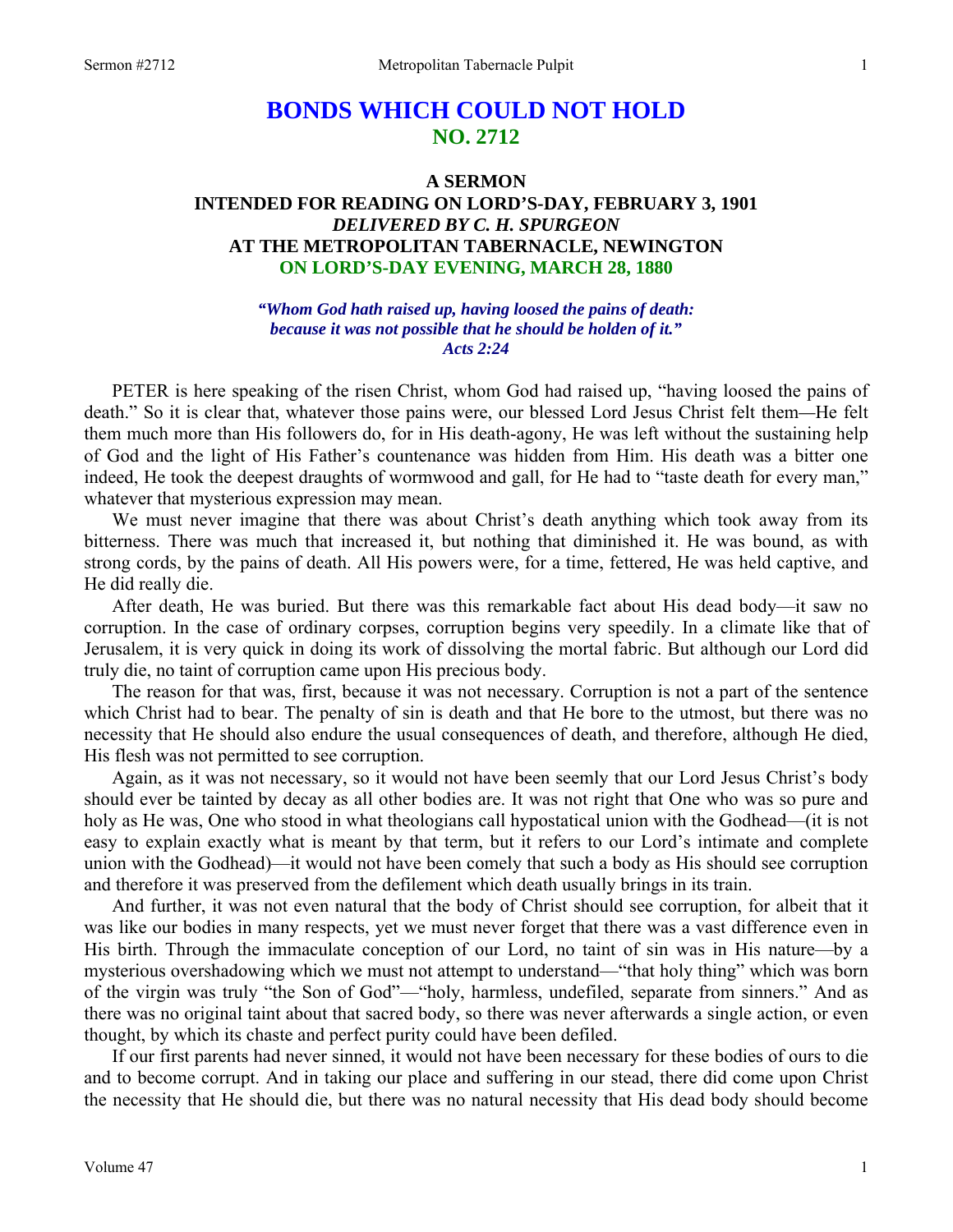corrupt, and it did not pass into a state of decay, for it was not the will of God that His soul should be left in Hades or that His holy body should see corruption.

 While it is quite true that Christ is made in all things like unto His brethren, yet there is always some point of distinction to indicate that, although He is our Brother, He is "the first-born among many brethren," "the chiefest among ten thousand," and if others are love1y, "He is altogether love1y." So, although He really died and His body was laid in the tomb as the dead usually are, yet, inasmuch as it was preserved from corruption, it is marked out as being above and different from all the rest.

**I.** I am going now to speak upon the fact mentioned in the text, that IT WAS NOT POSSIBLE THAT THE BONDS OF DEATH SHOULD HOLD OUR LORD.

 God raised Him up, "having loosed the pains of death: because it was not possible that he should be holden of it."

 Why was it impossible that the bonds of death should hold Christ? There are several reasons. The first is that *Christ had in Himself the inherent power to die and to live again*. I will not enlarge upon this truth, but simply give you our Lord's own words concerning it, "Therefore doth my Father love me, because I lay down my life, that I might take it again. No man taketh it from me, but I lay it down of myself. I have power to lay it down, and I have power to take it up again. This commandment have I received of my Father."

 Now, in the realms of the dead, before that time, there had never been seen any person who had the inherent power to take up his life again. Neither had there ever been one there who had possessed the inherent power to lay down his life when he pleased, for no mere man has ever been the absolute master of his own life—so that our Lord Jesus was the first who ever entered the portals of the tomb bearing within Himself the power to rise again whenever He pleased.

 Next, *the dignity of His person* rendered it impossible that He should be held by the cords of death, apart from the consent of His own will, for though Jesus Christ was truly human—and let that blessed fact never be forgotten—yet His humanity was in so close an alliance with the Godhead that, though we do not say that the humanity did really become divine, yet, "Jesus Christ himself" altogether is divine, and is to be worshipped and adored in the completeness of His blessed person.

 And therefore, that flesh, which He took upon Himself for our sake, was lifted up, exalted, ennobled, by being taken into mysterious unity with His Deity. It could not be that a body in which dwelt the fullness of the Godhead could be held by the bonds of death—He who slept in Joseph's tomb was the Son of God. It was He who is without beginning of days or end of years, He with whom JEHOVAH took counsel when He laid the foundations of the heavens and built all worlds, for "without him was not anything made that was made."

 It was not, therefore, possible that He should be held by the bonds of death. Marvelous condescension, not human weakness, brought Him into the sepulcher—it was by His own free will that He was laid in the tomb, and consequently, He had but to exert His royal prerogative and He could rise again from the dead whenever He pleased.

 Those two reasons might be sufficient to prove the assertion I made concerning our Lord, but I want you to notice, with delight, a third one. It was not possible that the dead Christ should be held by the bonds of death any longer than the third morning *because His redeeming work was done*. Remember and oh! how well some of you know it, and how gladly do you welcome it!—that the reason why Jesus died was because He took the sin of His people upon Himself and being found in the sinner's place, He had to suffer the sinner's doom, which was death. But after He had endured the penalty, that is, after He had died and remained the appointed time in the tomb, how could He be held any longer in the grave?

 After He had said, "It is finished," and after the predestinated hours for a full examination of His work before the throne of God had passed, why should He be detained any longer? He was the Hostage for our debt, but when the debt was paid, who could keep Him in durance vile? Having borne the penalty, He was free forever and so, as Paul writes, "Christ, being raised from the dead dieth no more; death hath no more dominion over him."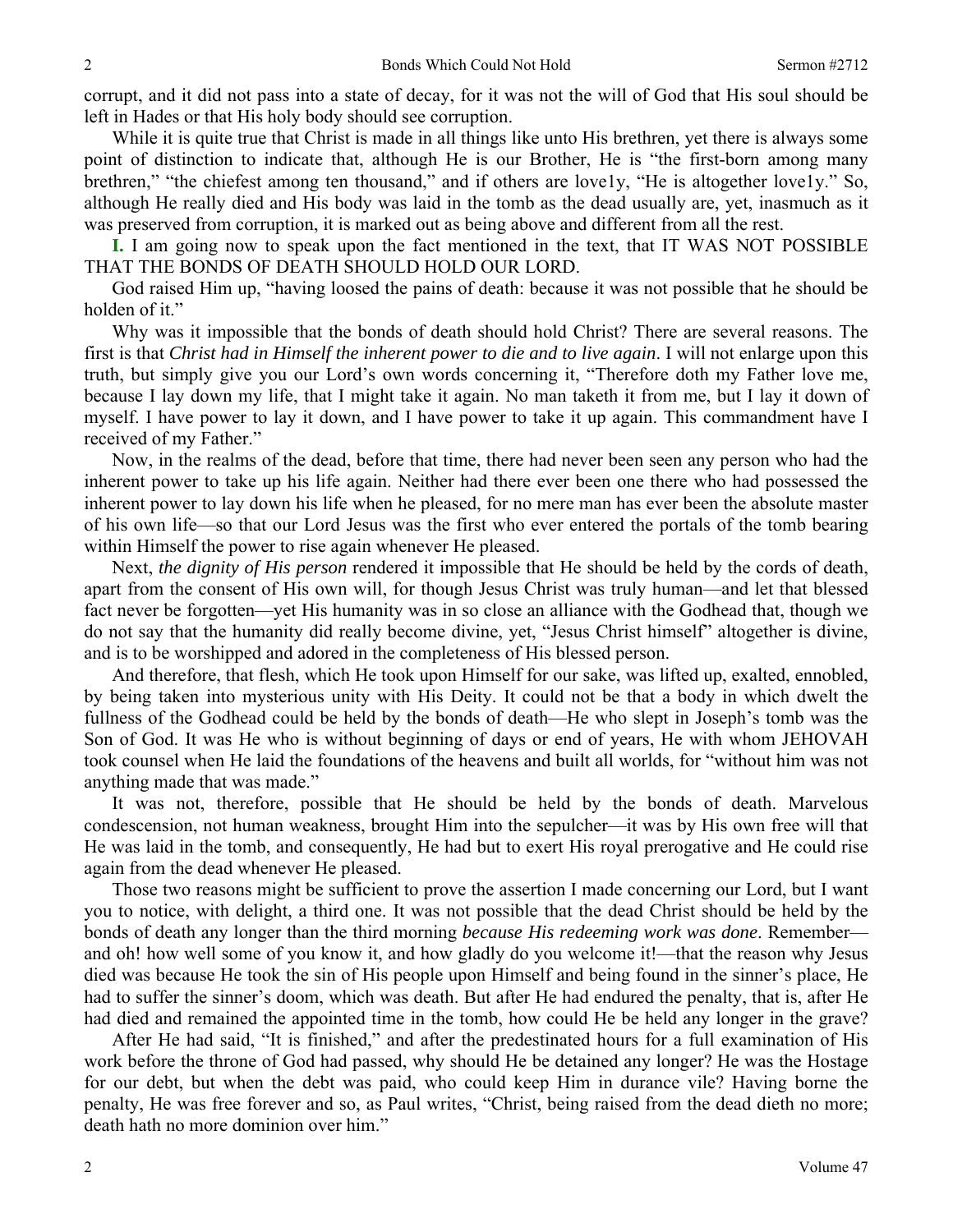In that He has satisfied all the claims of the law of God, what hand can arrest Him, what power can hold Him captive? He died for our sins, but He rose again for our justification, and His rising proved that all His people were accounted righteous in the sight of God. It was not possible, while there was a just God in heaven, that Christ should remain in the tomb. As His work was done, justice demanded that He should be let go—

### *"And now both the Surety and sinner are free."*

In the next place, it was not possible that Christ should remain in the tomb because *He had His Father's promise that He should not*. I have already reminded you that David, speaking by inspiration, had said, "Thou wilt not leave my soul in Hades" (the abode of departed spirits) "neither wilt thou suffer thine Holy One to see corruption." That promise must be kept, so it was not possible that Christ should remain in the grave beyond the appointed period. Indeed, this was part of the Father's purpose and plan, and an essential part of the great work of the redemption of His elect—that He who died should rise again. And what is in JEHOVAH's plan and purpose, none shall ever gainsay. When He opens the door, no man is able to shut it, and where He shuts up, no man can possibly open.

 Even Nebuchadnezzar, when he came to his right mind, said concerning the Most High, "None can stay his hand, or say unto him, What doest thou?" So, when the Father had purposed and decreed that His Son, Jesus Christ, should not be held any longer by the bonds of death, it was not possible for Him to be detained.

 Remember, too, dear friends, that there is a fifth reason for Christ's deliverance, that is to be found in *the perpetuity of His offices*. You scarcely need for me to remind you that our Lord Jesus Christ was a Priest, but not after the order of the Aaronic priests, for they died and there was an end of them so far as their priesthood was concerned. But to Christ it was said, "Thou art a priest forever after the order of Melchisedec."

 But a man cannot be a priest when he is dead. Therefore, since Christ's is a Melchisedec priesthood, He "is made, not after the law of a carnal commandment, but after the power of an endless life." And in order that He might have that endless life, it was necessary that He should rise from the dead—His Melchisedec priesthood required it.

 Next, Jesus was King as well as Priest. You know what sort of a King He was, for it is written, "Thy throne, O God, is forever and ever." Now Christ must reign. It is also written that "He must reign till he hath put all enemies under his feet." But a dead king cannot reign and therefore, Christ must rise from the tomb. He must have death under His feet, for death is one of His enemies. But if He had not risen from the dead, He would have been under the feet of death, and that could never be. So that both His priestly and kingly offices required that He should rise from the grave.

 Ay, and so did His office as our Redeemer, for when He undertook to become our next of kin and to redeem us, it was essential that He should continue to live, or else that ancient cry of the patriarch Job would not have remained true, "I know that my redeemer liveth." Therefore, He must rise from the dead. I cannot stay to go further into this argument, but if you will think over it yourselves, you wil1 see that because Jesus Christ is "the same yesterday, and today, and for ever"—because each of His offices is everlasting, ordained of God in perpetuity—therefore He must rise from the dead.

 But to come to the close of this part of our subject, it was not possible, *in the very nature of things*, for Christ to be held by the bonds of death. If He had been, think what the consequences to us would have been, for, first, we should have had no assurance of our own resurrection. The blessed hope that those who have been called away from us and whose bodies we have committed to the earth, shall rise again, would have been without any substantial foundation. "But now is Christ risen from the dead, and become the first fruits of them that slept."

 When you get the first fruits of a harvest, you feel certain that the rest of it will be garnered in due time. So Christ has risen as the first of a great host and we thus have an assurance which otherwise we could not have had, but which is essential to the comfort of Christians.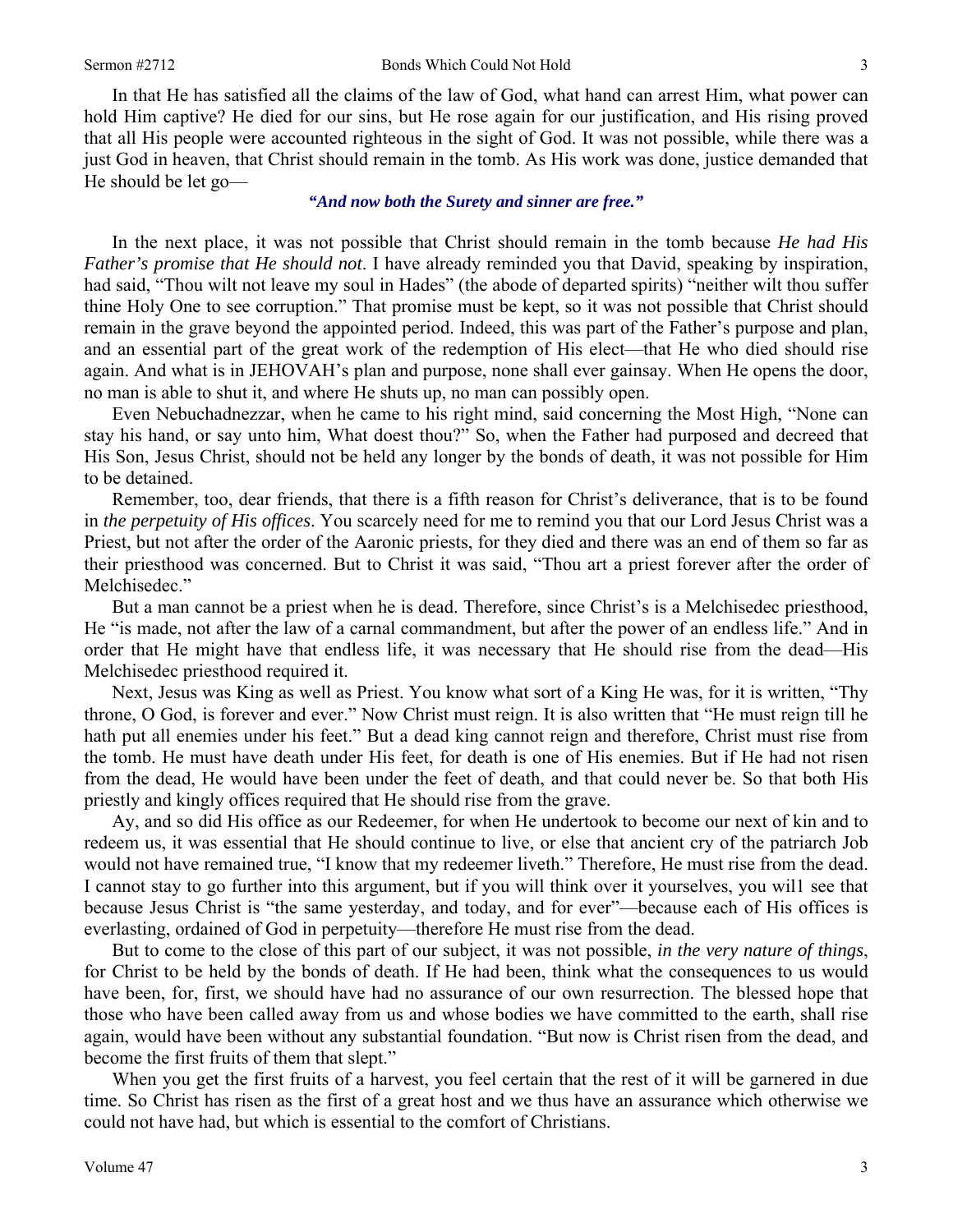Only imagine what would have been the consequences to us if that assurance had not been ours. There would have been no evidence of our justification. I might have said, "Yes, Christ took my debt, but how do I know that He paid it? Christ bore my sins, but how do I know that He put them away?" So, if He had never risen from the dead, we should have had no proof that we were justified.

 Then, too, if He had never risen and gone up to heaven in His human body, we would not have had anyone to take possession of heaven on our behalf. Now we have "a man in possession." We have a wondrous Representative before the throne, who has taken seizin and grip of the divine estates. What a joy it is to us to know that He is there to represent us before God!

 Further, if Christ's body had remained in the grave, there could have been no reign of Christ, and no sitting down at the right hand of God as there now is. He would have been in heaven in the same respect as He is here as God, but there would have been no visible appearance of the representative Man, and the once-crucified Redeemer—and the ransomed ones could not have sung, "For thou wast slain, and hast redeemed us to God by thy blood," for He would not have been there to hear the song. They might have recollected the sacrifice on Calvary, but He, as the Lamb that had been slain, wearing the marks of His priesthood and death, would not have been there.

**II.** Now I pass on to my second observation, which is that, AS CHRIST COULD NOT BE HELD BY THE BONDS OF DEATH, HE COULD NOT BE HELD BY ANY OTHER BONDS.

 If He was more than a match for death, who or what shall ever be able to stand against Him? Death, the slaughterer of all mankind, before whom kings and princes, as well as the meanest of their subjects, lie prostrate in the tomb—death, before whom giants bend as a rush sways to and fro in the wind—even death is vanquished by Christ. He is the destroyer of destruction, and the death of death.

 Then what power can possibly stand in opposition to Him? I want to cheer you, dear friends, in these dark and evil days, with a strong belief in our great Master's omnipotence and invincible might. His kingdom is an everlasting kingdom. With such a hero as He is to lead us on, victory is sure, however stern may be the conflict.

 Think, for a few minutes, how many things have tried to bind the Christ of God and to overthrow His righteous rule. At first, and even until now, *old established error* has assailed the truth of God. What fools some people thought that those few fishermen were when they imagined that they could upset the firmly-established Judaism of the chosen people and the deeply ingrained idolatry of other nations.

 The systems of the heathen were beautiful with art, adorned with poetry, intensely lascivious, and they had a tremendous power over the popular mind. If we had lived in those days and had been unbelievers who had seen those fishermen start out to preach, we would have said to them, "Go home with you! Do you think you are ever going to overthrow the philosophies of Plato and Socrates, and all the reverence for the gods and goddesses of Greece and Rome?" Ah, but from their deep foundations, that little band of men plucked up by the very roots those old idolatries, for Christ could not be held in bondage by them.

 Then there came another period, in which men thought themselves exceedingly wise, and the *wisdom of this world* set itself in array against the Gospel of Christ, even as it does today. But He who was Victor over death can never be defeated by the Academy. Think not, beloved, that the most learned fools can be a match for Him who overcame death itself. When Christ's cause was at the lowest, ebb when He Himself was dead and all His disciples were scattered—yet even then He snatched the crown from the hands of the skeleton king and won a complete victory over him. Do you think that He, who is Wisdom Incarnate, does not know how the wise men and the scribes of today jest and jeer at Him? Yet there is no philosopher who can bind the Christ any more than Samson could be bound by the green withs of the Philistines.

 Next, there came a time when men tried to bind up the kingdom of Christ with *the bonds of ignorance*. They took away the Bible from the people, they concealed the Gospel in the Latin tongue, and the nations were steeped in midnight darkness. Yet Christ could not be bound, even then. He had only to call Wycliffe, and Huss, and Jerome, and Luther, and Calvin, and Melanchthon, and Zwingli,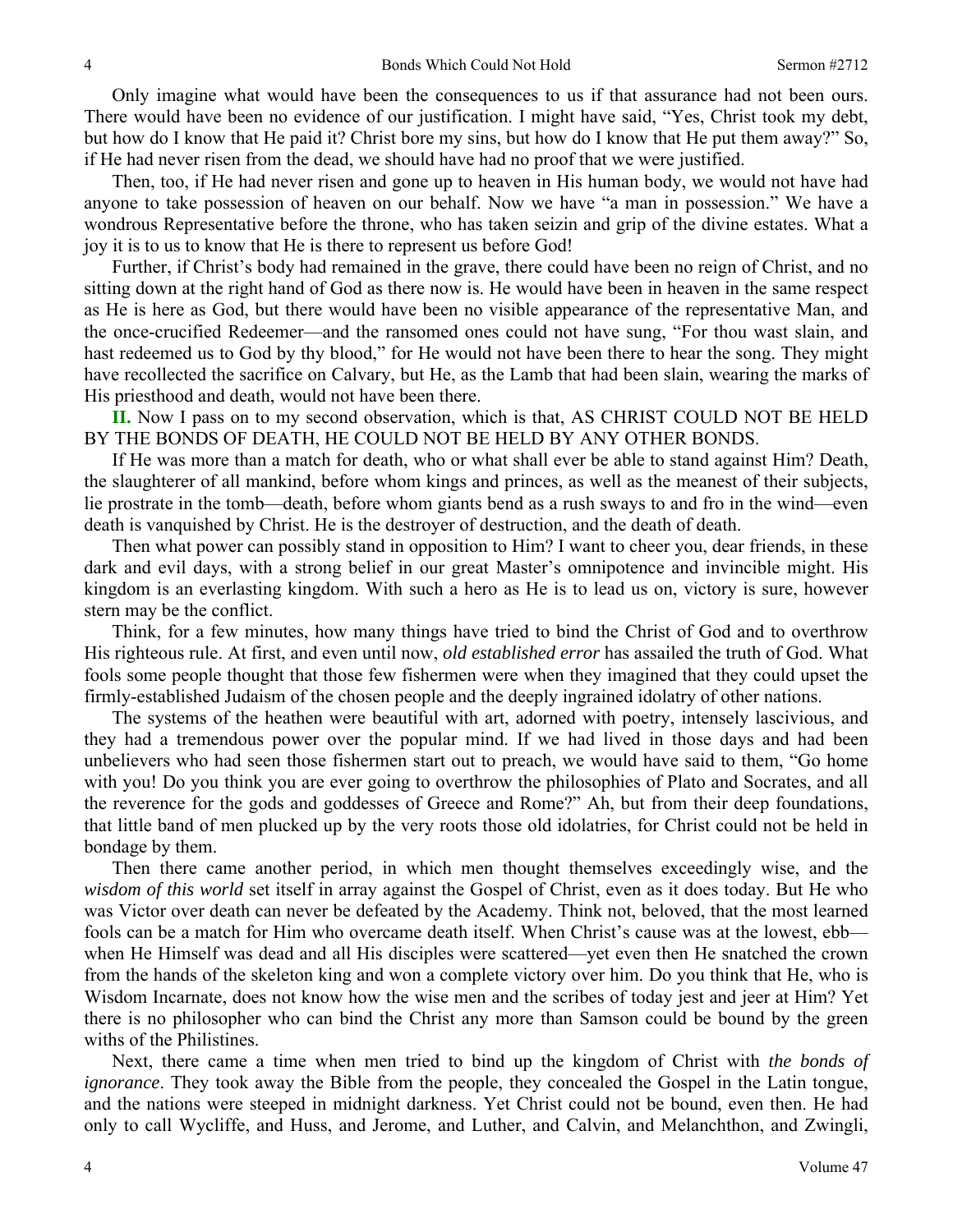Since then we have come to times in which *wealth, and rank, and fashion, and prestige* are all against the Gospel. But what matters it? Nowadays the multitudes pour their scorn upon righteousness and call it "cant and hypocrisy," which is really a defense of that which is right and true. And Satan is casting a fatal spell over the professing church itself, so that it is getting worldly and is giving up its primitive simplicity.

 Sometimes I am inclined to sit down and weep and grieve as I see how sadly the battle seems to go against us today. We seem to be losing ground instead of gaining the victory. But will I wring my hands in despair? God forbid! "The Strength of Israel will not lie," neither shall His cause fail. Let men forsake Him if they will, or let them come out armed against Him if they dare—His kingdom shall still stand fast, for He must reign—and as death cannot bind Him, nothing else can. The pleasure of the Lord must prosper in His hands, therefore in patience possess your souls.

 Go on quietly witnessing for Christ and if you do not see the rulers of the nations converted to Christ, and the great and learned men bowing humbly before Him, remember that it was never so, and is never likely to be so. Take care that you remain steadfast in faith in the Eternal, and all shall be well with you.

**III.** Now, in closing my discourse, there is a truth of God upon which I wish to insist with great earnestness. It is this—AS CHRIST COULD NOT BE HELD BY THE BONDS OF DEATH, IT IS NOT POSSIBLE TO KEEP IN BONDAGE ANYTHING THAT BELONGS TO HIM.

 You recollect that when Pharaoh told Moses that the men among the children of Israel might go into the wilderness to offer sacrifice, he said that they must leave their little ones behind. But Moses would not accept that condition. The next time Pharaoh said, "Go ye, serve the Lord; only let your flocks and your herds be stayed: let your little ones also go with you." But Moses answered, "Thou must give us also sacrifices and burnt offerings, that we may sacrifice unto the LORD our God. Our cattle also shall go with us; there shall not an hoof be left behind."

 All that was of Israel was to go with Israel—and that is still our Master's will and way. "Where I am," says He, "there shall My people be also. If I am in the grave, they must be in the grave, too, buried with Me. If I rise, they also shall rise, for I will not rise without them. And if I go to heaven, I will not go without them." This is our joy, and with dear old Rowland Hill we can sing,

### *"And this I do find, we two are so joined, He'll not be in glory, and leave me behind."*

Now, my friend, where are you—*you who are struggling to get to Christ*? You are somewhere in this place, I verily believe. You have been resolving to find Christ and you have really put your trust in Him. It is a very poor little trust as yet, and no sooner have you begun to think seriously about divine things, than you are in great trouble. There are your old sins and you wonder how you will ever get rid of the guilt of former years.

 Ah! my dear hearer, if you fully trust in Christ, your old sins shall vanish away through His precious blood. They are bonds that cannot hold a soul for whom Christ has died. "Oh, but there are also my old habits," says one, "my tendency to do what I have been doing for years. 'Can the Ethiopian change his skin, or the leopard his spots?' How then shall I, who have been accustomed to do evil, learn to do well?"

 Put your trust in Christ and those old habits shall not be able to hold you. They may, perhaps, take some time to break, but they shall all be broken and you shall be set free. Christ could not be held by the bonds of death, neither shall you, who truly trust Him, be held by the bonds of habit.

 Possibly you say, "my old companions get round me and they worry me to go back to them." Let them worry you as much as they like—but if you trust in Christ, God will give you grace to set your face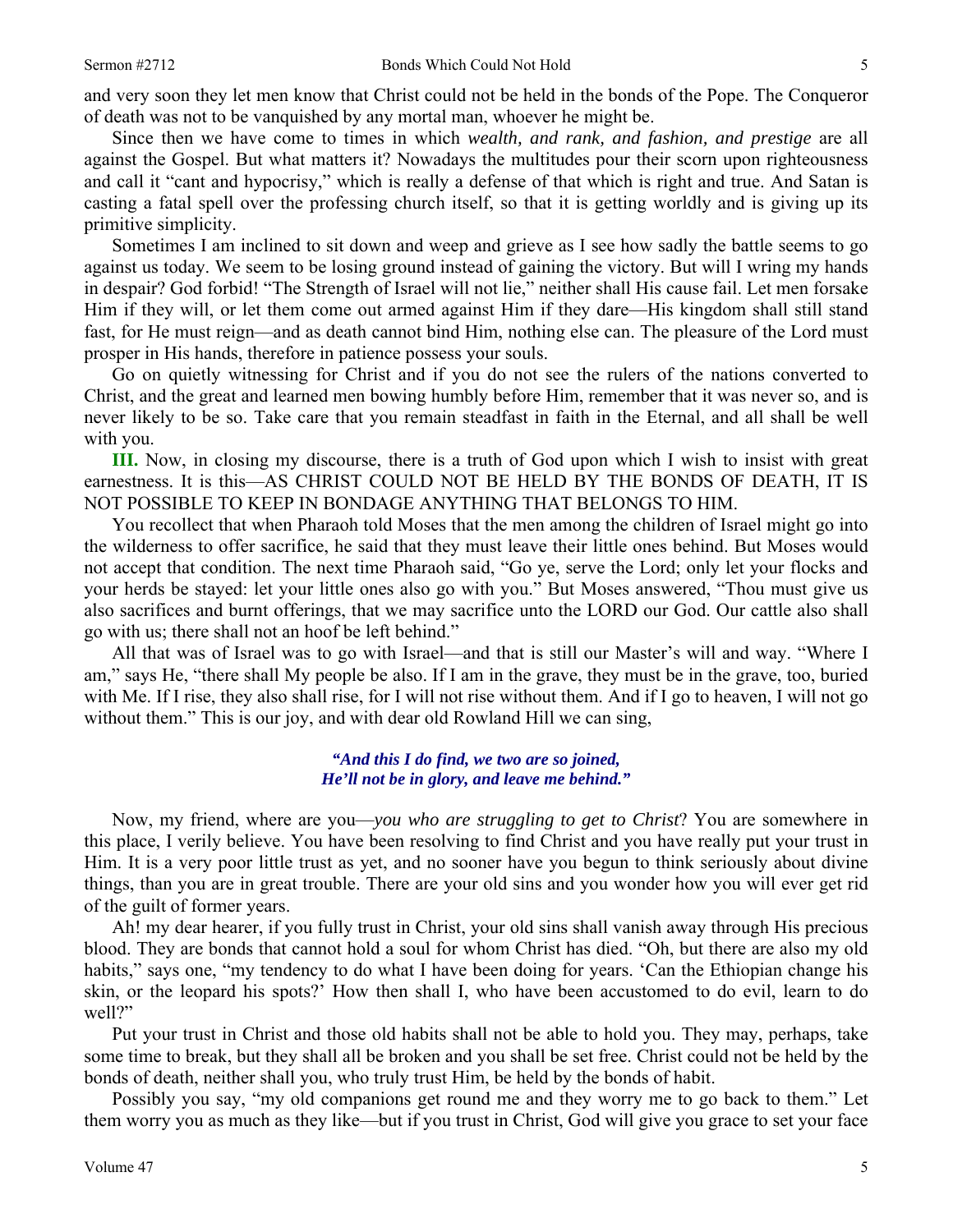like a flint against them, and you shall be a bolder and braver soldier of Christ because they oppose you. Perhaps it is better for you to be persecuted than to be allowed to live too easily.

 The other day I put some primroses in my conservatory. Those that were left out in the open to endure the cold windy nights, bloomed splendidly—but those that were in the warmer atmosphere did not get on nearly so well. There are some Christians that are like the primrose—they need a little cold weather and do not get on so well where it is too warm. The Lord sends you opposition to make you all the stronger. But the bands of the wicked cannot hold you—break loose from them, I pray you, through the power God gives you by His grace.

 "Ah," you say, "but Satan himself breaks in upon me." Very likely he does, but just resist him, steadfast in the faith. Possibly he is throwing blasphemies into your mind, injecting evil thoughts which you never had before. But if a thousand devils were to bind you thus with cords, so that you could not move hand or foot, yet, depend upon it, you shall slip out of the cords and come into perfect liberty—for all the devils in hell cannot hold a soul that belongs to Christ—and you do belong to Him if you truly trust Him.

 Perhaps I am also speaking to *some child of God who has fallen into great trouble*. You are an old Christian and yet you have got into a sad scrape. You were never in such a condition before, and you seem to be bound with the cords of trouble after trouble—as if they were tightly knotted around you so that you could not get loose. There are also the cords of depression of spirit and they sometimes cut very painfully, and hold you bound like a poor captive. Perhaps also the devil, as well as your own depression, has tied you up. There is a diabolical temptation that has come to you—you are even afraid that you are not a child of God at all—and you begin to doubt everything. You were never before bound as you are now—you seem to be thrust into the inner prison and your feet made fast in the stocks.

 If so, I believe that God has sent me to do to you as the angel did to Peter. You know that the angel went to Peter, when he was asleep in the prison, and smote him on the side. Well, I cannot get near enough to you to do that, so you must take it as done. Then what did the angel do to Peter?—He raised him up, his chains fell off his hands, and the angel said to him, "Gird thyself, and bind on thy sandals. And so he did." Then the angel said, "Cast thy garment about thee, and follow me." And Peter did so, and he walked through the first and the second ward of the prison.

 At last they came to the iron gate leading into the city—that great gate that needed half-a-dozen men to open it, and Peter was surprised to see it open of its own accord. He never saw anything like that before—and he soon found himself with the cool night air playing on his forehead, and he was a free man again.

 All the Herods and all the devils cannot shut up a man who trusts in God. So, my friend, you will come out of your prison again. You are like a cork in the water—men may press you below the surface, but you are bound to come to the top again. You know what Haman planned for Mordecai—he meant to hang him up on the high gallows that he had erected. He was not satisfied with that, for he intended to also kill all who belonged to the same race as Mordecai. He meant that not a Jew should be allowed to live, but when his plans could not be carried out as he intended, his wise men and his wife said to him, "If Mordecai is of the seed of the Jews, before whom thou hast began to fall, thou shalt not prevail against him, but shall surely fall before him." And so it came to pass—for there swung Haman on the gallows that he had erected for the execution of Mordecai.

 My dear friends, there may be a Haman plotting against you—leave him alone. If he is making the gallows, let him finish them—they will come in for himself in due time. If you belong to Jesus Christ and if you belong to the seed of the believers, before whom Satan has begun to fall, he will never prevail against you, but you will overcome him, for you must reign with Christ forever, for He Himself has said so.

 Finally, beloved, there is a part of Christ's redeemed possession that is under mortgage at present. It is not yet delivered from the bond that holds it. What part is that? It is *this poor body—these bones, and this flesh and blood—*for although "the Spirit is life because of righteousness," the body is still "dead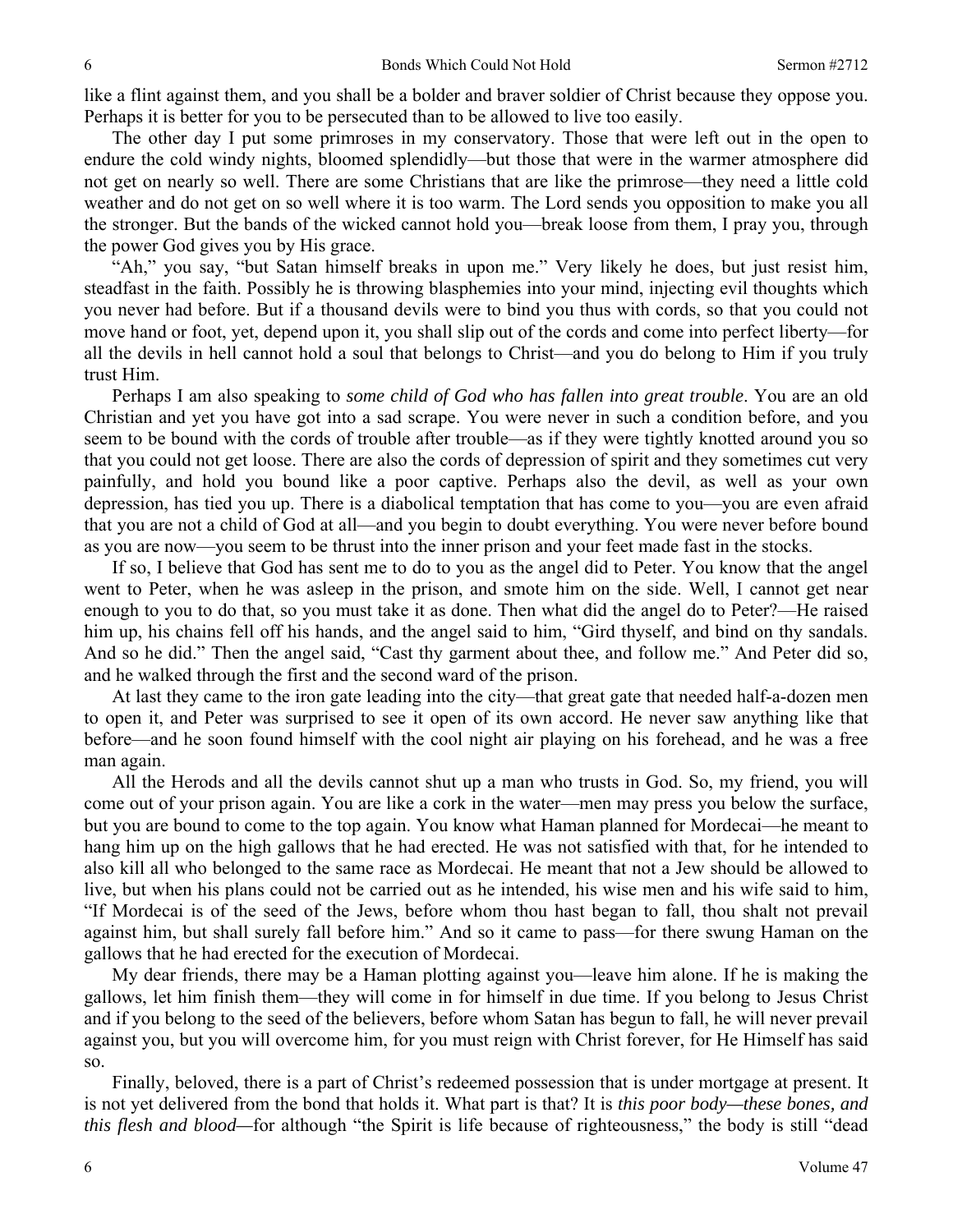#### Sermon #2712 Bonds Which Could Not Hold 7

because of sin." And soon, that poor body of yours, unless Christ shall come first, will see corruption and mold, and go back to dust. But mark this, as I have already said—Christ will not leave any fragment of His people in the hands of the enemy. He will not leave any portion of His people—no, not so much as a bone of them—under the dominion of death. The hour shall come when the trumpet shall sound and the dead shall be raised. And as the soul has been redeemed, so shall the body also enter into the fullness of the joy of adoption, to wit, the redemption of the body.

 We have buried many of the godly. There is many a *Campo Santo* round about this great city, where sleep the pious dead. And we have wept as we have committed them to the silent clay. But they are not lost—not one of them is lost. No baby, chosen of God to see heaven ere it saw much of the world, no man or woman in middle life, taken from the midst of the conflict, no grey-headed man, who leaned upon his staff for very age, and came to the grave like a shock of corn to the garner—there shall not one of them be lost, nor an eye, nor a foot, nor a hand of any one of them—yea, and the very hairs of their head are all numbered. The Lord has taken an inventory of all that He has bought with His precious blood, and He will have it all—not merely the souls and spirits of His people, but their bodies, too.

 Who is to stop Him? Death knows His power and must yield to it. The strong man armed did keep the sepulcher, but a stronger than he came in and burst the bands of the tomb—and He came forth alive. And—

> *"As the Lord our Savior rose, So all His followers must,"*

for, as it is written, "A bone of him shall not be broken." And it is not possible that they who are, as it were, the bones of His mystical body, should be holden by the bonds of death. O happy people, who belong to Christ! God grant that we may all be numbered amongst them, for His great name's sake! Amen.

## **EXPOSITION BY C. H. SPURGEON**

### *ACTS 2*

**Verse 1.** *And when the day of Pentecost was fully come, they were all with one accord in one place.* The first lesson that we ought to learn from this Inspired record of what happened on the day of Pentecost is that we cannot expect a revival until there is unity among Christians. The Spirit of God will not visit and bless a church where there is strife. These disciples in Jerusalem "were all with one accord in one place," "in prayer and supplication," as the fourteenth verse of the previous chapter tells us.

**2-6.** *And suddenly there came a sound from heaven as of a rushing mighty wind, and it filled all the house where they were sitting. And there appeared unto them cloven tongues like as of fire, and it sat upon each of them. And they were all filled with the Holy Ghost, and began to speak with other tongues, as the Spirit gave them utterance. And there were dwelling at Jerusalem Jews, devout men, out of every nation under heaven. Now when this was noised abroad, the multitude came together,—* 

 It was a great cause for surprise that men should be able to speak in foreign tongues without any previous instruction. The sound was heard outside the upper room where they were gathered—many pressed to the door to listen, and then went away to tell the strange news, and thus "the multitude came together,"—

**6-7.** *and were confounded, because that every man heard them speak in his own language. And they were all amazed and marvelled, saying one to another, Behold, are not all these which speak Galilaeans?* 

"These men are Jews, and they come from a country district where the people are more than ordinarily illiterate. It is strange that they should be able to speak in foreign languages."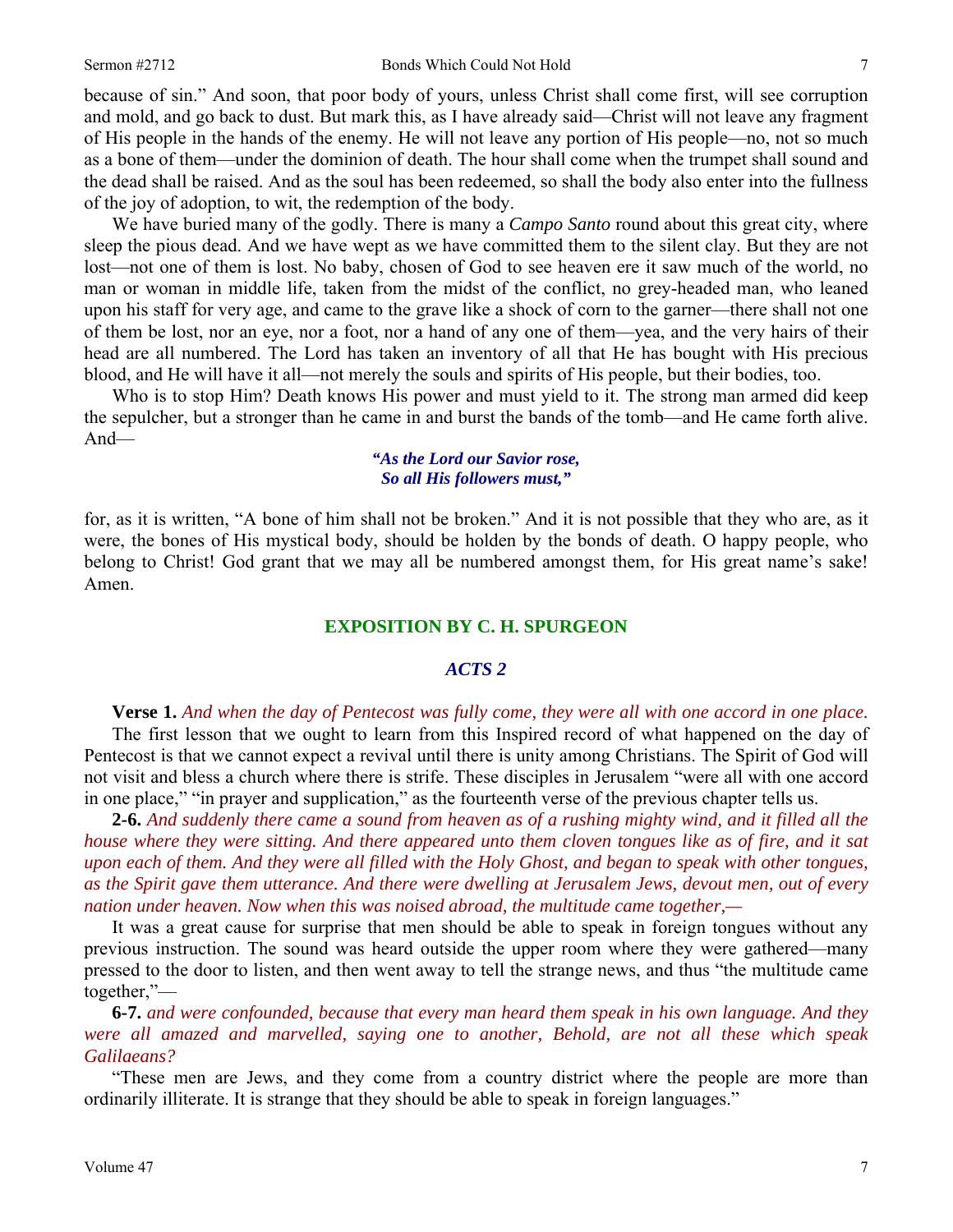**8-11.** *And how hear we every man in our own tongue, wherein we were born? Parthians, and Medes, and Elamites, and the dwellers in Mesopotamia, and in Judaea, and Cappadocia, in Pontus, and Asia, Phrygia, and Pamphylia, in Egypt, and in the parts of Libya about Cyrene, and strangers of Rome, Jews and proselytes, Cretes and Arabians, we do hear them speak in our tongues the wonderful works of God.* 

"I think you, good sir, come from Parthia?" "I do, and I am astonished to hear these Jews speak the Parthian tongue." "And you, sir?" "I am from Media, and I am amazed to hear them speak the language of the Medes. 'Tis strange, 'tis passing strange. 'How hear we every man in our own tongue, wherein we were born?"

**12-13.** *And they were all amazed, and were in doubt, saying one to another, What meaneth this? Others mocking said, These men are full of new wine.*

 They heard languages which they did not understand as well as those they did understand, so putting the worst possible construction upon the wondrous scene, they said that the speakers were drunk. It is the mark of a wicked mind when we are ready to attribute evil reasons in the lack of any other. Let us never do this, but always be ready to believe all the good of men that we can.

**14-15.** *But Peter, standing up with the eleven, lifted up his voice, and said unto them, Ye men of Judaea, and all ye that dwell at Jerusalem, be this known unto you, and hearken to my words: for these are not drunken, as ye suppose, seeing it is but the third hour of the day.*

 "It is but nine o'clock in the morning—you cannot really imagine that these men are drunk." We might have thought it hardly worth while to take notice of such an observation, but Peter knew how to conciliate the crowd and to meet them upon their own ground. He began where they left off, but he went on to say what they little expected to hear.

**16-21.** *But this is that which was spoken by the prophet Joel; and it shall come to pass in the last days, saith God, I will pour out of my Spirit upon all flesh: and your sons and your daughters shall prophesy, and your young men shall see visions, and your old men shall dream dreams: and on my servants and on my handmaidens I will pour out in those days of my Spirit; and they shall prophesy: and I will shew wonders in heaven above, and signs in the earth beneath; blood, and fire, and vapour of smoke: the sun shall be turned into darkness, and the moon into blood, before that great and notable day of the Lord come: and it shall come to pass, that whosoever shall call on the name of the Lord shall be saved.*

 Peter was speaking to a Jewish audience, so he began by quoting from the Old Testament. He was wise to win their attention by a long passage out of one of their own prophets. Now he comes nearer to his main point—

**22-23.** *Ye men of Israel, hear these words; Jesus of Nazareth, a man approved of God among you by miracles and wonders and signs, which God did by him in the midst of you, as ye yourselves also know: him, being delivered by the determinate counsel and foreknowledge of God, ye have taken, and by wicked hands have crucified and slain:*

 How boldly he puts the truth of God before his hearers! He charges home the murder of Christ upon them, yet he skillfully softens it by that introduction about "the determinate counsel and foreknowledge of God." This is a very wonderful verse, because it shows us that everything is predetermined and foreknown by God. And yet when men do wickedly, they are responsible for it. "Him, being delivered by the determinate counsel and foreknowledge of God, ye have taken, and by wicked hands have crucified and slain."

 There is no man in this world who knows where these two great truths of man's free agency and divine predestination meet. There have been all sorts of schemes and inventions to make the two doctrines agree—and one set of men has denied one of the truths, and another set has denied the other but do you nothing of the kind. Believe them both, yet do not pretend that you can reconcile them. It may be that, in another state, with larger capacity of mind than we at present possess, we shall be able to reconcile these two truths. I am not sure that we shall do so and I do not know that even angels can understand this great mystery. But it is a grand thing to exercise faith where we cannot comprehend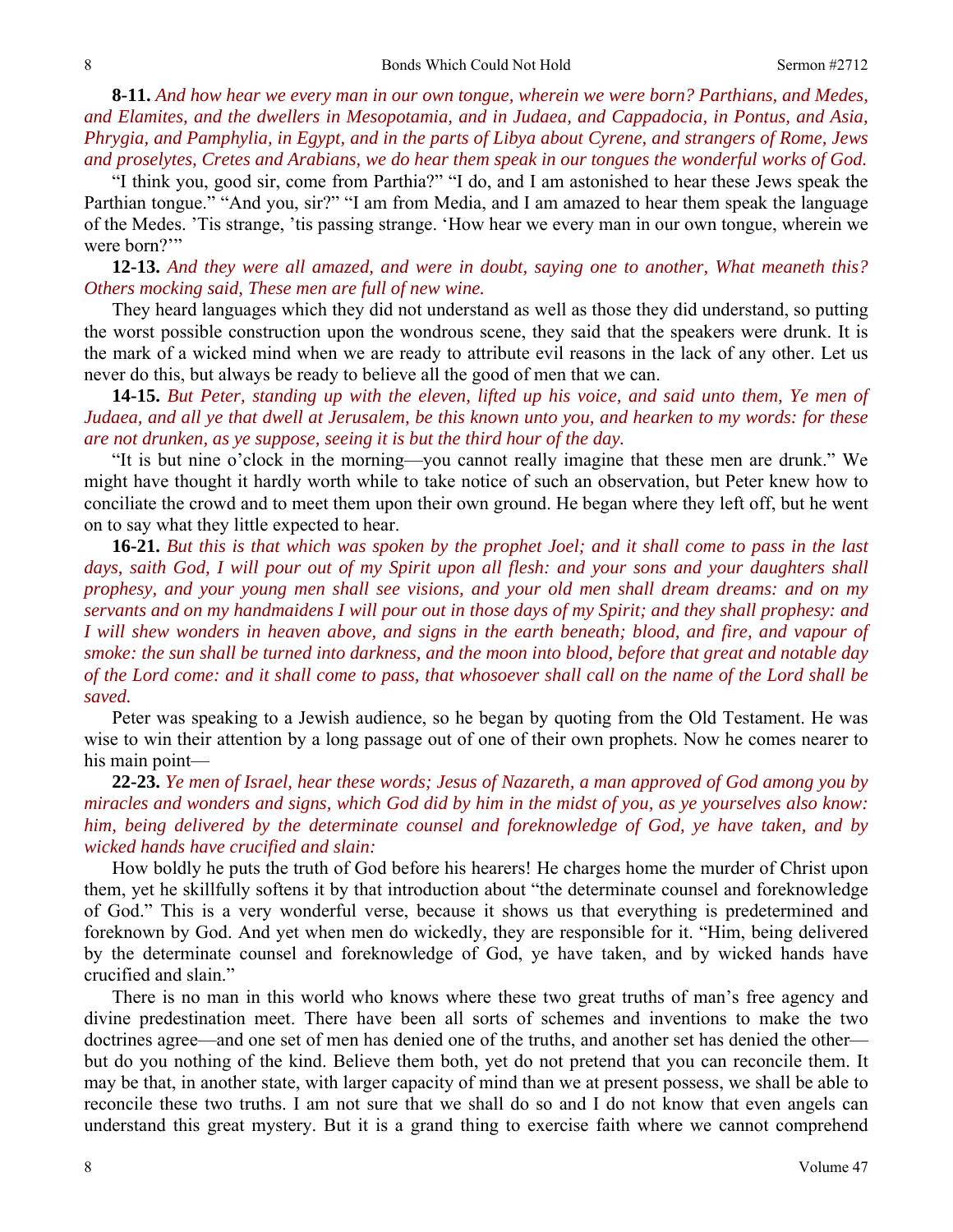what is revealed to us. He who only believes what he can understand will have a very short creed, and soon he will have none at all—but he who believes what he cannot understand, simply because it is taught him by revelation from God, is the man who walks humbly with his God and he shall be accepted. I thank God for the mystery that conceals so much from us—where would there be room for faith if all things were as plain as A B C?

**24-28.** *Whom God hath raised up, having loosed the pains of death: because it was not possible that he should be holden of it. For David speaketh concerning him, I foresaw the Lord always before my face, for he is on my right hand, that I should not be moved: therefore did my heart rejoice, and my tongue was glad; moreover also my flesh shall rest in hope: because thou wilt not leave my soul in hell, neither wilt thou suffer thine Holy One to see corruption. Thou hast made known to me the ways of life; thou shalt make me full of joy with thy countenance.*

 Note how Peter keeps to the Old Testament. Those quotations added force to his argument, for his hearers believed the ancient Scriptures to be the very voice of God and therefore, he gave them much of it.

Having quoted from the Psalms, Peter goes on to make this comment upon David's words.

**29-32.** *Men and brethren, let me freely speak unto you of the patriarch David, that he is both dead and buried, and his sepulchre is with us unto this day. Therefore being a prophet, and knowing that God had sworn with an oath to him, that of the fruit of his loins, according to the flesh, he would raise up Christ to sit on his throne; he seeing this before spake of the resurrection of Christ, that his soul was not left in hell, neither his flesh did see corruption. This Jesus hath God raised up, whereof we all are witnesses.*

 Standing up with the eleven apostles, and with the greater company of disciples behind them, it was a noble utterance of Peter—"This Jesus hath God raised up, whereof we all are witnesses."

**33.** *Therefore being by the right hand of God exalted, and having received of the Father the promise of the Holy Ghost, he hath shed forth this, which ye now see and hear.*

"This, which is a mystery to you, is the result of Christ's exaltation at the right hand of His Father."

**34-36.** *For David is not ascended into the heavens: but he saith himself, The LORD said unto my*  Lord, Sit thou on my right hand, until I make thy foes thy footstool. Therefore let all the house of Israel *know assuredly, that God hath made that same Jesus, whom ye have crucified, both Lord and Christ.*

 There does not seem very much that is original or striking in that sermon. Certainly it is not a very sensational one. There is no fine metaphor in it, no garnishing of poetry, but in plain, simple language, Peter proves that it is Jesus Christ of whom David spoke in the Psalms. This was exactly what the people wanted to have proved—many of them were ready to receive such proof as that and they did receive it.

**37-40.** *Now when they heard this, they were pricked in their heart, and said unto Peter and to the rest of the apostles, Men and brethren, what shall we do? Then Peter said unto them, Repent, and be baptized every one of you in the name of Jesus Christ for the remission of sins, and ye shall receive the gift of the Holy Ghost. For the promise is unto you, and to your children, and to all that are afar off, even as many as the Lord our God shall call. And with many other words did he testify and exhort, saying, Save yourselves from this untoward generation.*

 That is to say, "Come out from among the ungodly; leave the world behind and escape for your lives."

**41-47.** *Then they that gladly received his word were baptized: and the same day there were added unto them about three thousand souls. And they continued stedfastly in the apostles' doctrine and fellowship, and in breaking of bread, and in prayers. And fear came upon every soul: and many wonders and signs were done by the apostles. And all that believed were together, and had all things common; and sold their possessions and goods, and parted them to all men, as every man had need. And they, continuing daily with one accord in the temple, and breaking bread from house to house, did eat their meat with gladness and singleness of heart, praising God, and having favour with all the people. And the Lord added to the church daily such as should be saved.*